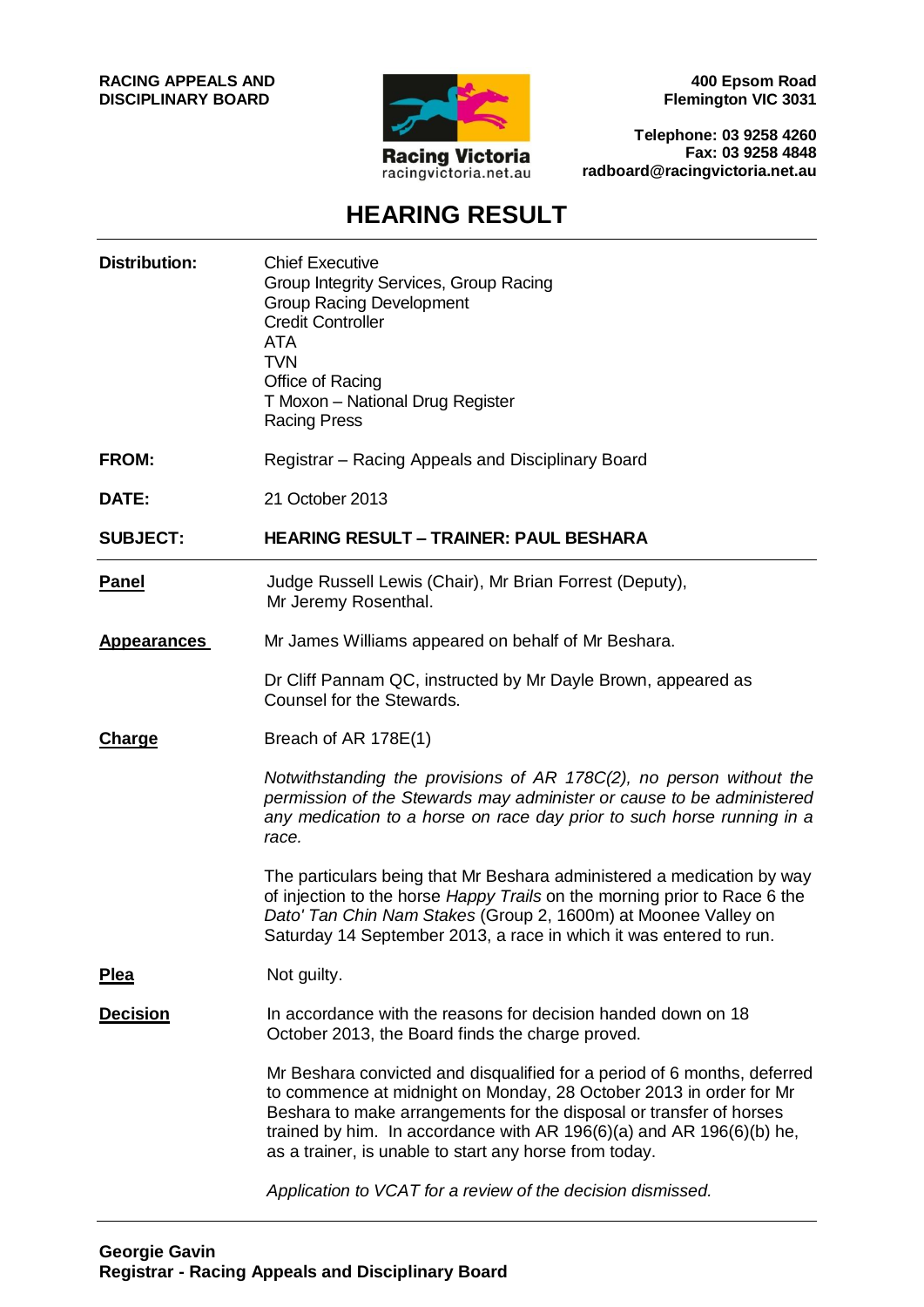# **RACING APPEALS AND DISCIPLINARY BOARD (Original Jurisdiction)**

# *RVL Stewards v Paul Beshara Reasons for Decision*

| Mr R Lewis     | Chair        |
|----------------|--------------|
| Mr B Forrest   | Deputy Chair |
| Mr J Rosenthal | Member       |

#### The Charge

Paul Beshara you have pleaded not guilty to a charge laid under AR 178E(1) which is in the following terms:

> *(1) Notwithstanding the provisions of AR 178C(2), no person without the permission of the Stewards may administer or cause to be administered any medication to a horse on race day prior to such horse running in a race.*

The particulars of the charge are as follows:

- 1. You are, and were at all relevant times, licensed by Racing Victoria as a visiting trainer.
- 2. You are, and were at all relevant times, the trainer of *Happy Trails*.
- 3. On 14 September 2013, *Happy Trails* was entered in race 6, The Dato' Tan Chin Nam Stakes (Group 2) over 1600 metres at Moonee Valley (**the race**).
- 4. In contravention of AR 178E(1), on the morning of 14 September 2013 you administered a medication by way of injection to *Happy Trails* prior to the horse running in the race.

The onus of proving this charge is borne by the Stewards. The charge is serious and, if proved, has serious consequences.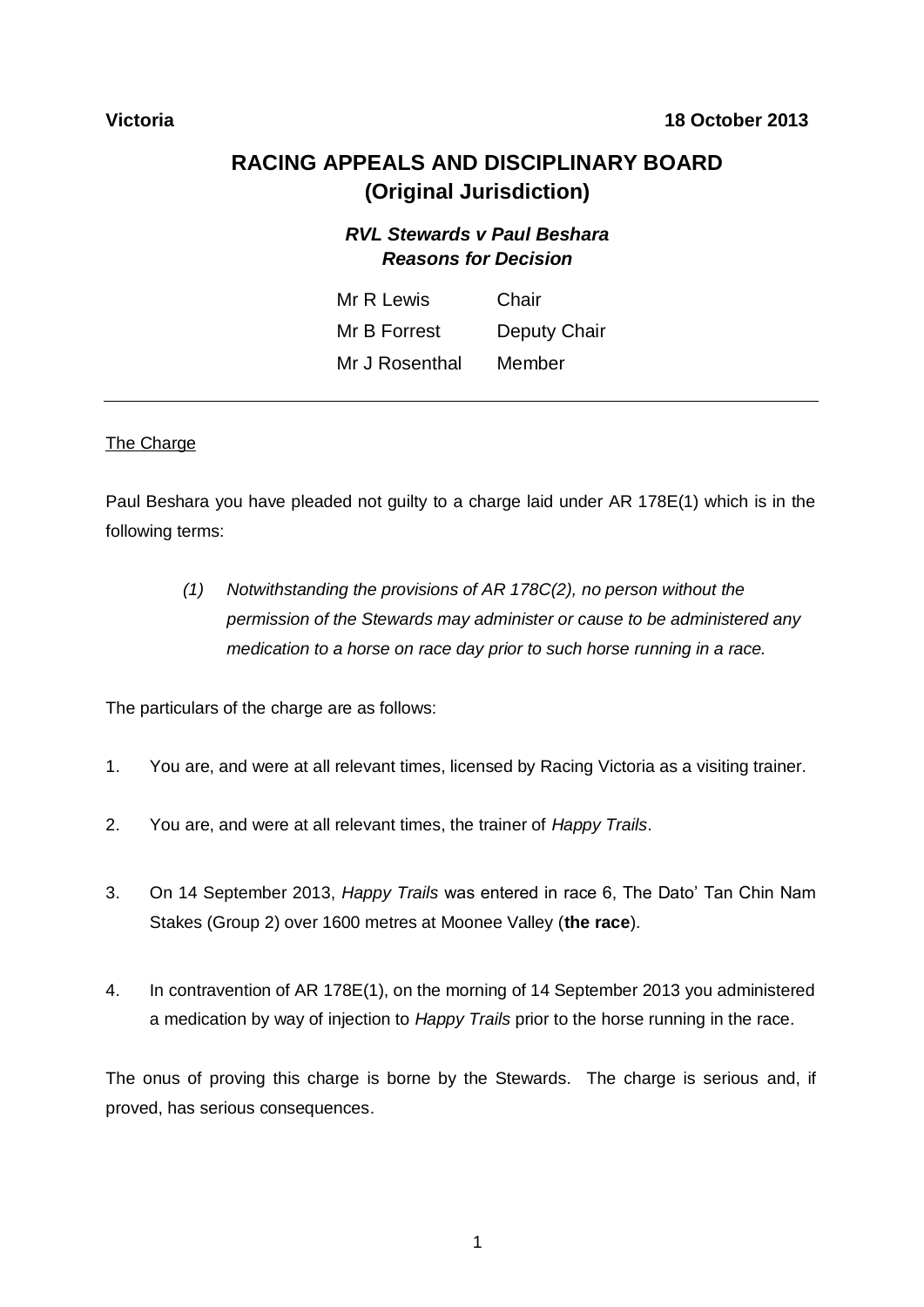Accordingly, the standard of proof, whether it be in relation to findings of fact proven by direct evidence or to findings of fact by a process of inference and/or acceptance of expert evidence is the *Briginshaw<sup>1</sup>* standard.

### Stewards Case

The Stewards allege that on race morning between 10.48 am and 10.54 am Paul Beshara medicated the horse *Happy Trails* by injection. In support of their case the Stewards rely on the evidence of Dion Villella, a member of the Racing Victoria Compliance Assurance Team or "CAT" and in particular his evidence that:

- (a) he was very experienced in examining horses, particularly in relation to the inspection and detection of whether a horse has been medicated on race day, those being fundamental skills required for the performance of his duties;
- (b) at 9 am Villella visually and physically examined the horse's neck. Upon his examination of the near side jugular vein and adjacent area he found no abnormality and in particular no evidence of a damp area, puncture mark or swelling;
- (c) at 10.55 am Villella again visually and physically examined the horse's neck during which examination he found a damp area directly over the near side jugular vein. He found no other abnormality; and
- (d) at 11.03 am Villella again visually and physically examined the horse's neck and discovered a raised area over the near side jugular vein which he believed to be a haematoma. He observed that the previously damp patch had dried or almost dried. He ran his finger up and down the jugular groove but felt no scab. Upon stroking the raised area with his finger fresh blood oozed from the vessel area.

The Stewards also rely upon the evidence of Kane Ashby, head of the CAT, who corroborated Villella's evidence.

The Stewards also rely upon the evidence of Dr Brian Stewart, a Racing Victoria veterinarian. Dr Stewart, on the basis of his vast experience, supported Villella's observations and interpretation of the video and photographic evidence insofar as they related to the raised

 $\overline{a}$ <sup>1</sup> *Briginshaw v Brignishaw* 1938 (CLR) 336, noting in particular the judgment of Sir Owen Dixon at page 362. See also *Karakatsanis and Karakatsanis v Racing Victoria Limited* (2013) VSC 434, noting in particular the judgment of Justice Kaye and His Honour's comments at pages 15 and 16.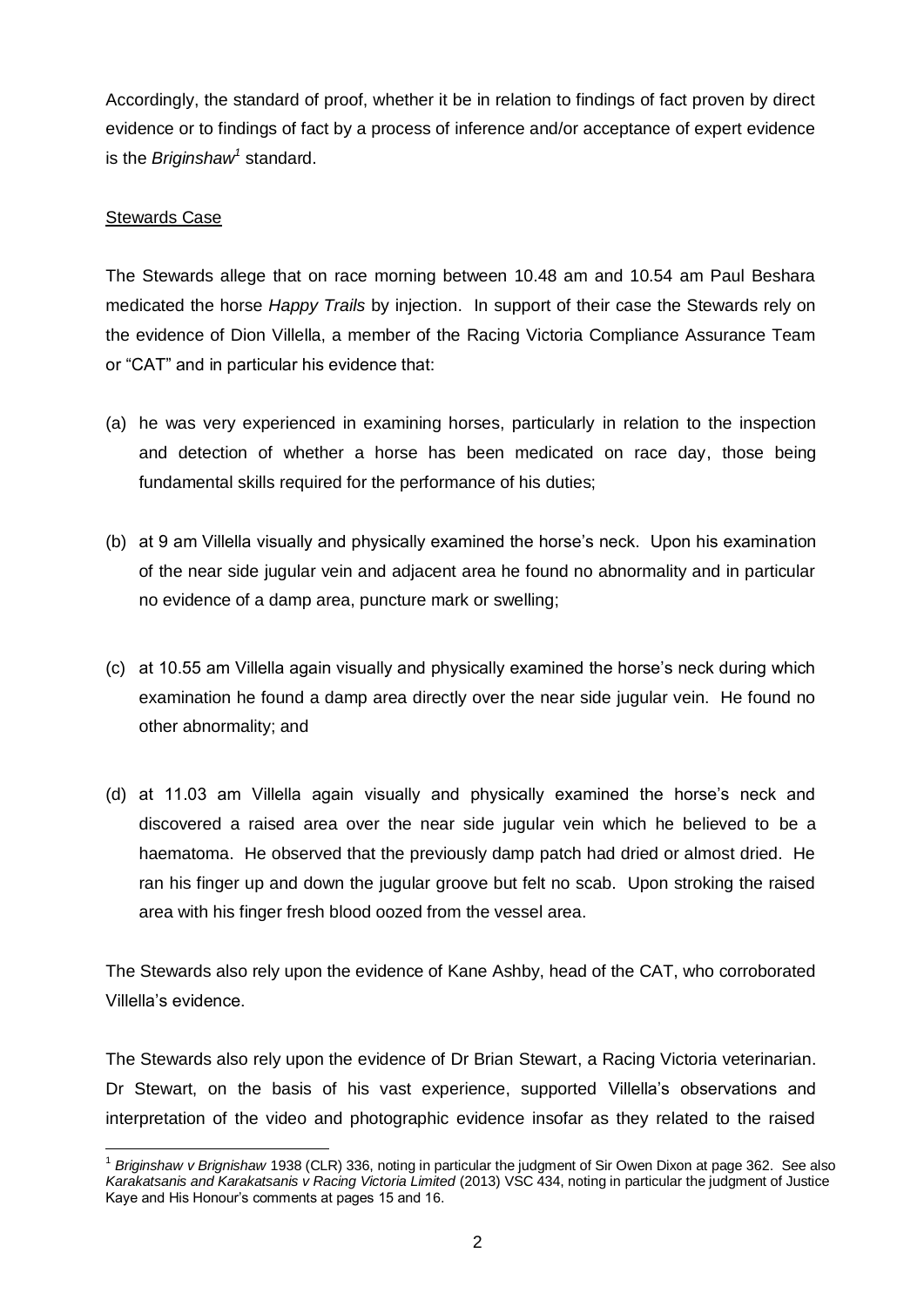area on the near side jugular vein, the oozing of blood and the causation of each. Upon a consideration of Paul Beshara's claim that Villella had caused the blood to ooze by scratching a scab which had formed over the jugular vein area as a result of an injection on the morning of the previous day by Dr Church, or by scratching a lesion due to the skin condition for which the horse had been treated, or both, Stewart was of the opinion that the horse had been injected on race morning. Stewart's expert opinion was that Paul Beshara's alternative explanations were, for all intents and purposes, incredible.

The Stewards also submit that the Board should draw the inference that Paul Beshara medicated the horse by injection on race day having regard to the following:

- (a) Paul Beshara's attendance at the horse's box when the float was not due to arrive until 12.40 pm;
- (b) the fact that he emerged from the horse's box at just before 11 am;
- (c) the fact that there was a damp area in the vicinity of the near side jugular vein consistent with a pre or post injection application of an antiseptic or similar substance;
- (d) the fact that Paul Beshara by his own admission had in the past injected horses and thus was capable of injecting the horse and was aware of the risk of infection; and
- (e) the fact that by his own admission Paul Beshara had sufficient time and opportunity to administer an injection.

#### The Defence Case

Mr Paul Beshara denies that he injected the horse. He did not dispute that he was in the horse's box shortly prior to 11 am but says that he was simply removing manure and checking on the horse.

He admits that there was a damp area on the horse's neck when it was examined just before 11 am but claims not to know how the area became damp. He suggested that it could have been sweat or water and, later on, that it could have been caused by the horse lying down in making contact with urine.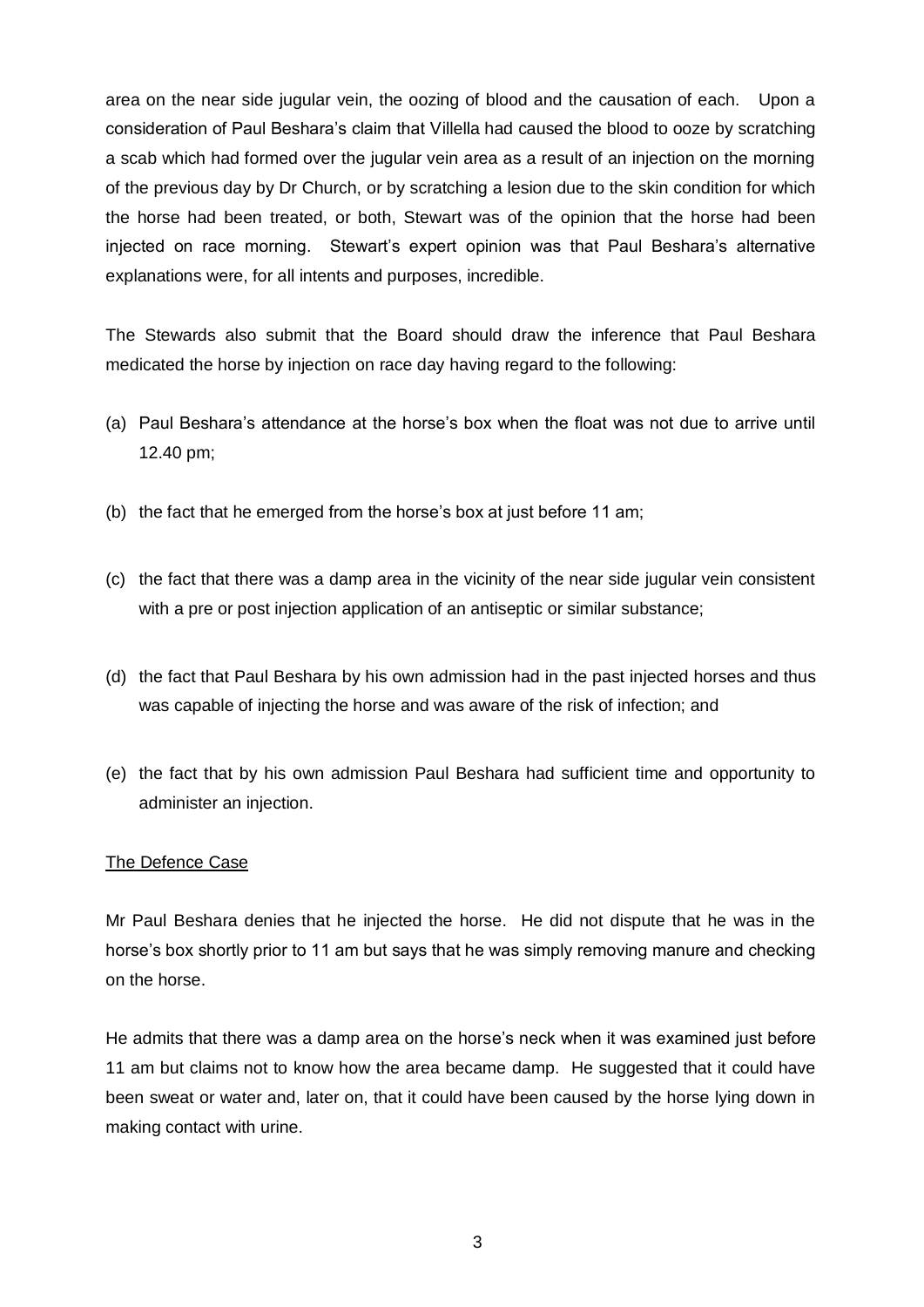He points to the absence of a syringe or needle or material that could have been used to wipe down the neck despite a search of his clothing, of box 16 and of its immediate vicinity.

He claims that it was Villella who caused the blood to ooze because he scratched the top off a scab or lesion formed as a result of an injection given the previous day or some underlying condition.

He disputes Villella's evidence that at 9 am the area in the vicinity of the near side jugular vein showed no abnormal signs. He argues that a scab or other lesion and/or raised area was present but that Villella missed it because he did not physically examine the jugular area as he claimed. Beshara relies on the evidence of Daniel Williams, assistant trainer Anthony Cummings, in that regard.

He also disputes the evidence of Dr Stewart that he physically examined the horse at Moonee Valley relying on the evidence of Happy Trails track rider Ms Chelsea Moss.

#### Evidence

In the week leading up to the Moonee Valley meeting *Happy Trails* had been stabled at Anthony Cummings' stables in Booran Road, Caufield.

The horse had developed a skin problem and was treated for that condition by veterinarians. According to Dr Church, a vet engaged by Mr Beshara, the treatment had ceased early in the week. Mr Beshara however has maintained that the condition had not resolved by week's end and, in fact, the horse had been treated for the whole week.

In any event, on Wednesday 11 September Dr Church treated the horse. He inspected the horse's knees, took a blood sample and injected 15 millilitres of Metacam into the near side jugular vein.

Early in the morning of Thursday 12 September, Dr Garth, a partner of Dr Church, attended the horse, scoped it and administered antibiotics. Later that day, Dr Church gave the horse a saline drench, antibiotics and sodium iodide – mucus having been found in the horse's trachea – injected into the near side jugular vein using a 14 gauge catheter at a point he estimated was 20 to 30 centimetres from the angle of the jaw.

Dr Church again attended the horse on the morning of Friday 13 September. He noticed some very slight swelling which he later described as being "slightly noticeable" at or very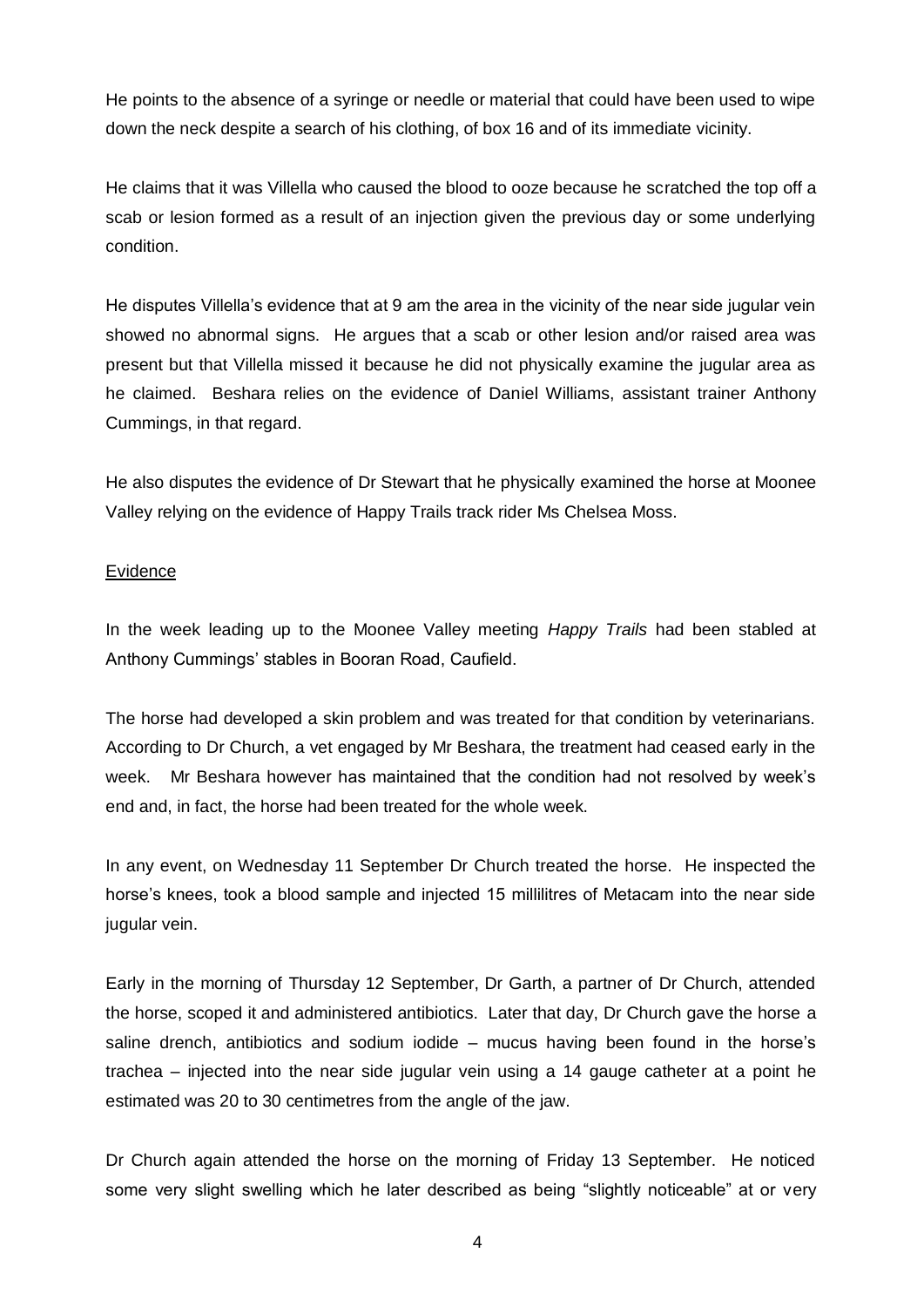close to the site of the injection given the previous day. He believed that the slight swelling was associated with some blood leaking subcutaneously from the jugular vein. Nevertheless, he administered more antibiotic medication by way of injection into the near side jugular vein at or very adjacent to the site of the previous injection and the observed slight swelling.

Dr Church offered the opinion that it was difficult to say how long the swelling would persist because of the variables involved including the volume of medication, the gauge of the needle and the extent to which the horse put his head down after administration.

On Saturday 14 September (race day) at 9 am Stewards Villella and Ashby attended the stables and were accompanied by Daniel Williams. Mr Villella identified the horse in his box using his scanner. He said that he ran his left hand down the near side jugular vein. In his opinion the horse was perfectly normal. In particular, Mr Villella said that he found no evidence of a haematoma or raised area or "anything to report".

Thereafter Villella and Ashby left the stables and later returned, keeping the stables under surveillance and communicating by mobile phone.

At 10.48 am Paul Beshara and his son Leigh attended the stables.

At 10.53 am the Stewards met at the stable entrance. Ashby said that he had seen Leigh Beshara standing 2 to 3 metres inside the stable entrance appearing to be paying attention to the front gate which had been closed. Villella made a similar observation except that he thought Leigh Beshara had been 5 to 10 metres inside the premises. At the view of the stables it was confirmed that Leigh Beshara was standing near the wash bay.

At 10.54 am Villella and Ashby entered the front gate of the stable area. As they entered, they observed Paul Beshara coming from the area where the horse was stabled. Paul Beshara said he had been removing manure from the horse's box.

The parties have agreed that the interval between the time Paul Beshara entered the Cummings stable complex and the time at which he emerged from the rear of the stable area was approximately 6 minutes.

At 10.55 am Villella inspected the horse in box 16 in the presence of Paul Beshara and Ashby.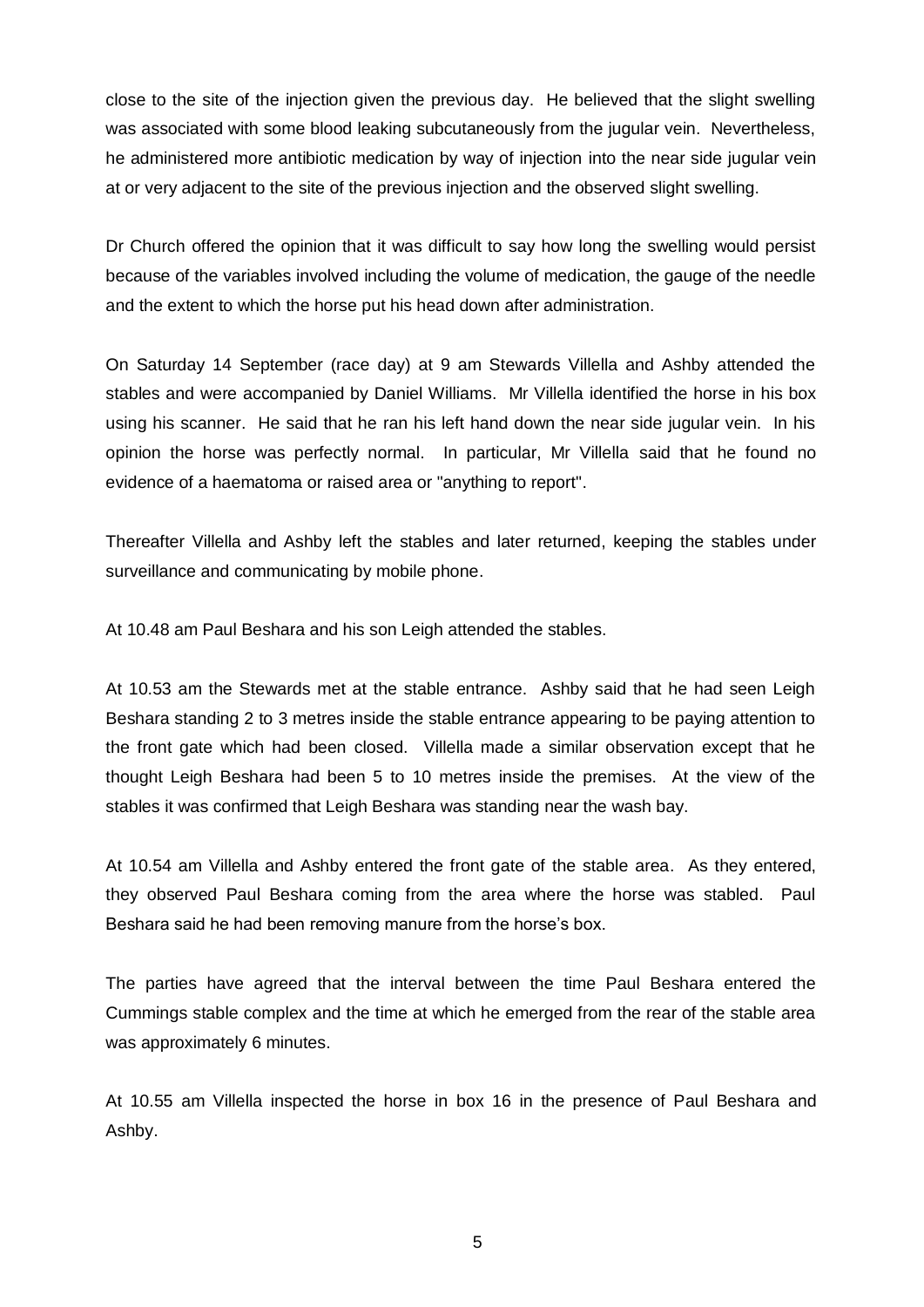Villella said that he found a damp patch on the horse localised directly over the near side jugular vein, about one third or less down the jugular groove. He did not observe any raised area, haematoma or areas of concern. He did not notice moisture on any other visible part of the horse.

Paul Beshara informed Villella that the damp area was either sweat or water. At the interview conducted by Chairman of Stewards he said that the dampness may have been the result of the horse lying down where there was horse urine.

Villella, Ashby and Paul Beshara left the horse's box and examined the feed room and tack room. It is common ground that they returned to the horse's box at 11.02.39 am.

In the presence of Paul Beshara, Villella said that he now discovered a raised area in the previously noted damp area (which he said had dried or almost dried) which he believed was a haematoma. He said he ran his finger up and down the near side jugular vein and did not feel any scabs. He said that when he stroked the raised area with the tip of his index finger fresh blood oozed onto the hair directly over the swelling and onto his finger.

Paul Beshara confirmed the presence of the raised area but did not agree that it was a haematoma. He alleged that Villella had scratched the area – described by Beshara as a scab – and dislodged the scab thereby causing the blood to ooze.

Villella and Ashby, being of the mind that the horse had been recently treated, requested Paul Beshara to empty his pockets, which he did. He was then asked to remove his trousers. Reluctantly, Beshara pulled down his trousers to a degree, but refused to drop them completely.

In the event no syringe or needle was found either on Paul Beshara, in the immediate vicinity of box 16 or the box itself.

Ashby further questioned Paul Beshara as to the reason for being at the stables at approximately 11 am when the float to take the horse to Moonee Valley was not due until 12.40 pm. Paul Beshara explained that the purpose of his attendance (he had stayed overnight at a motel in Chadstone but had come from the nearby stables of Byron Cozamanis) was to check on the horse and to ensure that its yard was clean.

Villella and Ashby reported what had occurred to Mr Bailey, who was at Moonee Valley. Mr Bailey rang Paul Beshara, then still at the stables. When Beshara arrived on course he was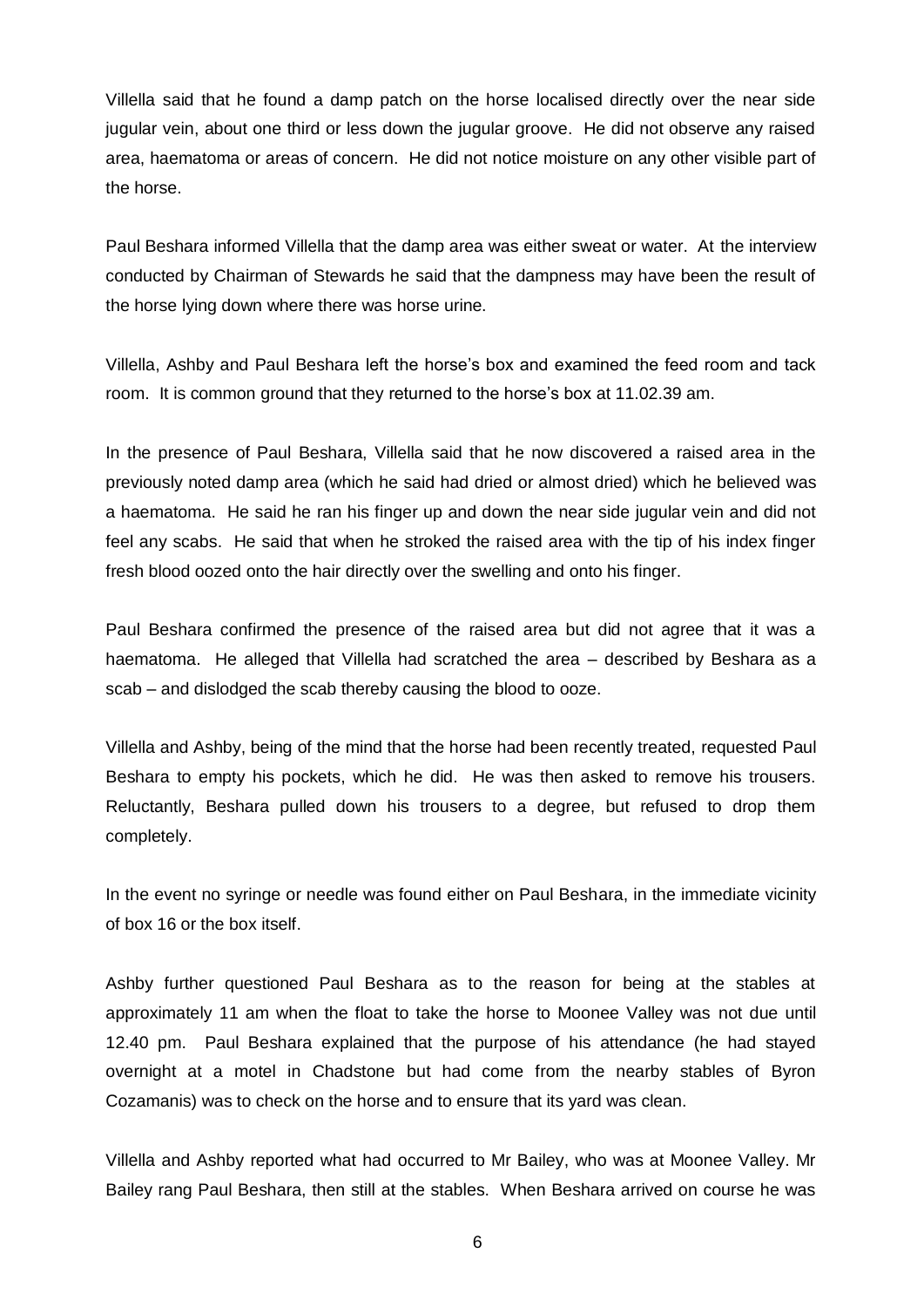interviewed by Bailey and the horse was examined by Dr Grace Forbes (who took photographs) and Dr Brian Stewart, the Racing Victoria veterinarians.

Dr Stewart did not observe any significant haematoma or swelling in the area of the left jugular groove. He found a mark consistent with a needle mark over the near side jugular vein. He described it as a puncture mark (see photograph 9).

On the assumption that Villella's evidence of the appearance of the development of a subcutaneous swelling was accurate, Dr Stewart was of the opinion that there had been a very recent puncture of the near jugular vein probably by hypodermic needle.

Dr Stewart thought it was extremely unlikely that a scab was *in situ*, as alleged by Paul Beshara, but even if that were the case, overwhelmingly the presence of a haematoma at the time of the 11.03 am inspection of the appearance of the development of a subcutaneous swelling could only be explained by a recent intrusion into the vein by hypodermic needle.

Dr Stewart also commented on his interpretation of the video. In his opinion Villella's finger contact with the jugular vein did not cause subcutaneous oedema formation or trauma to the jugular vein causing blood to ooze.

#### **Conclusions**

The Board accepts the evidence of Villella that at 9.00 am there was no abnormality upon his inspection and physical examination of the near side jugular vein of the horse. The matters which lead the Board to come to this conclusion are as follows.

Villella is an experienced horse person and has inspected and examined thousands of horses throughout his career as a racing Steward. His demonstration of how he held a scanner in his right hand and ran his left hand over the horse's near side jugular area was compelling. The Board accepts that when acting thus Villella performed the examination deftly and discreetly and in a non-demonstrable way.

Ashby confirmed that he saw Villella inspect and examine the horse. In regard to this issue the question may be asked why Villella as a member of CAT would simply scan the horse on race morning and not carry out an inspection and physical examination. Insofar as Daniel Williams denied that Villella physically examined the horse at 9.00 am the Board rejects that assertion.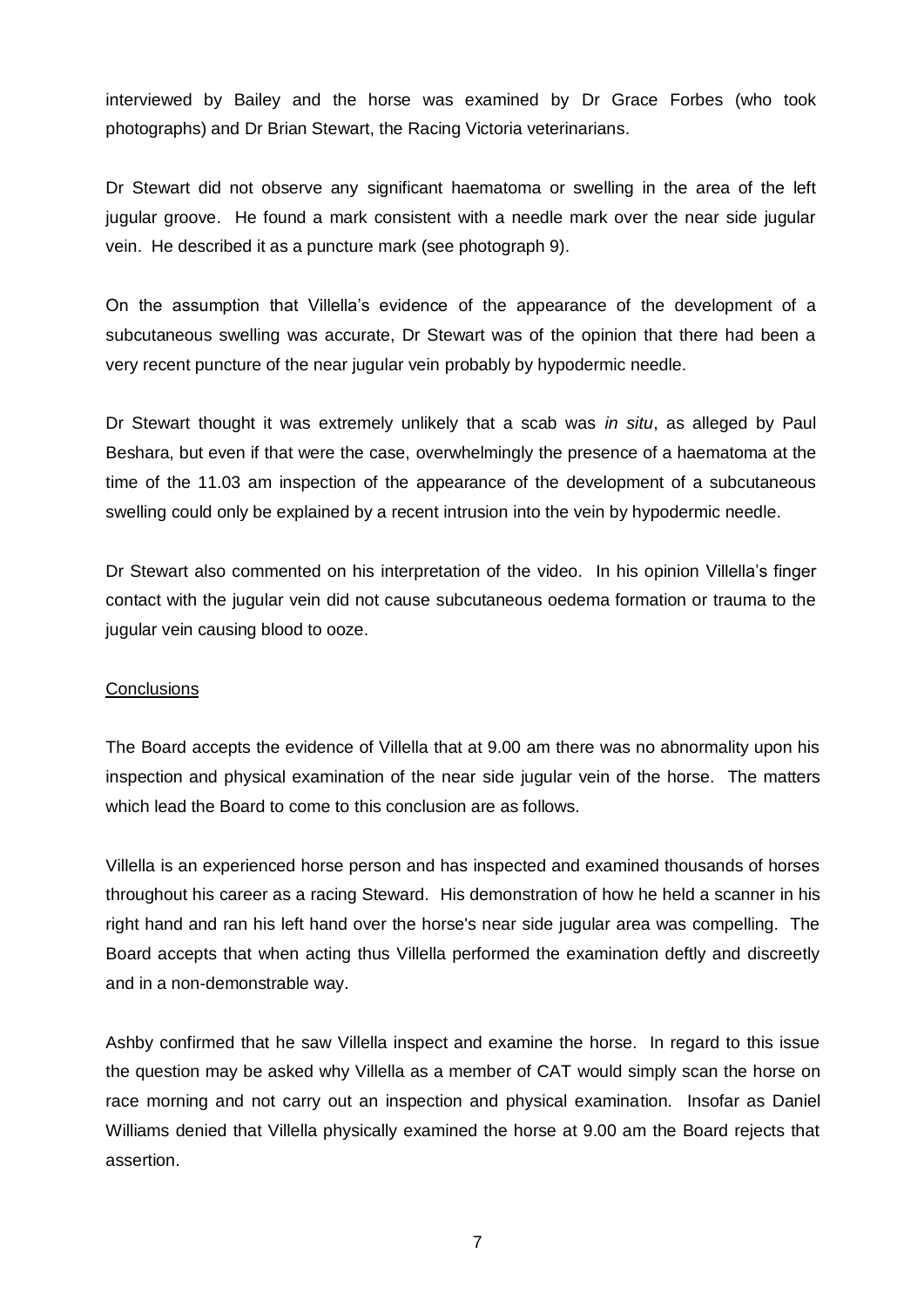The Board finds that in the six minute period prior to 10.55 am at which time Villella attended the horse in his box accompanied by Ashby and Beshara, Beshara was for some of that time in the horse's box and therefore had the opportunity to inject the horse.

It is common ground that a damp area about half a man's hand in size was found over the near side jugular area. It is also common ground that the horse was a quiet and relaxed animal generally and on this particular day. The Board rejects Beshara's explanation that sweat may have been the cause having regard to the evidence of Ashby that there were no signs of sweating on the near side shoulder or flank. The unlikelihood of sweat being the cause of the damp area was supported by Doctors Stewart and Church.

The Board also rejects Beshara's explanation that a splash of water may have been the cause since the only water in the box was contained in an elevated bucket. There was no credible evidence to support that explanation.

The Board also rejects as fanciful Beshara's explanation that the horse may have laid down in such a way that his jugular area made contact with horse urine notwithstanding that the floor of the box was liberally covered with sawdust of like material.

The Board therefore concludes that the damp area was caused by human agency in the person of Beshara.

The Board finds that Villella, his suspicions having being aroused upon discovering the damp patch carried out a thorough inspection and examination of the jugular area. The Board accepts his evidence that he found no evidence of a scab or lesion or any other abnormality.

The Board accepts the evidence of Villella that five and a half minutes later when he again examined the horse's near side jugular vein, he found no evidence of a scab or lesion but a raised area consistent with a hematoma.

The Board accepts Villella's evidence supported by Ashby that when he applied fingertip pressure in a scraping movement which he demonstrated to the Board, blood oozed from the raised area.

The Board prefers the evidence of Villella and Ashby to the evidence of Beshara on the issue of whether Villella's fingernail scratched the area of the near side jugular vein in such a way that he disturbed a scab or lesion causing it to bleed.

In relation to Beshara's evidence the Board has concluded as follows.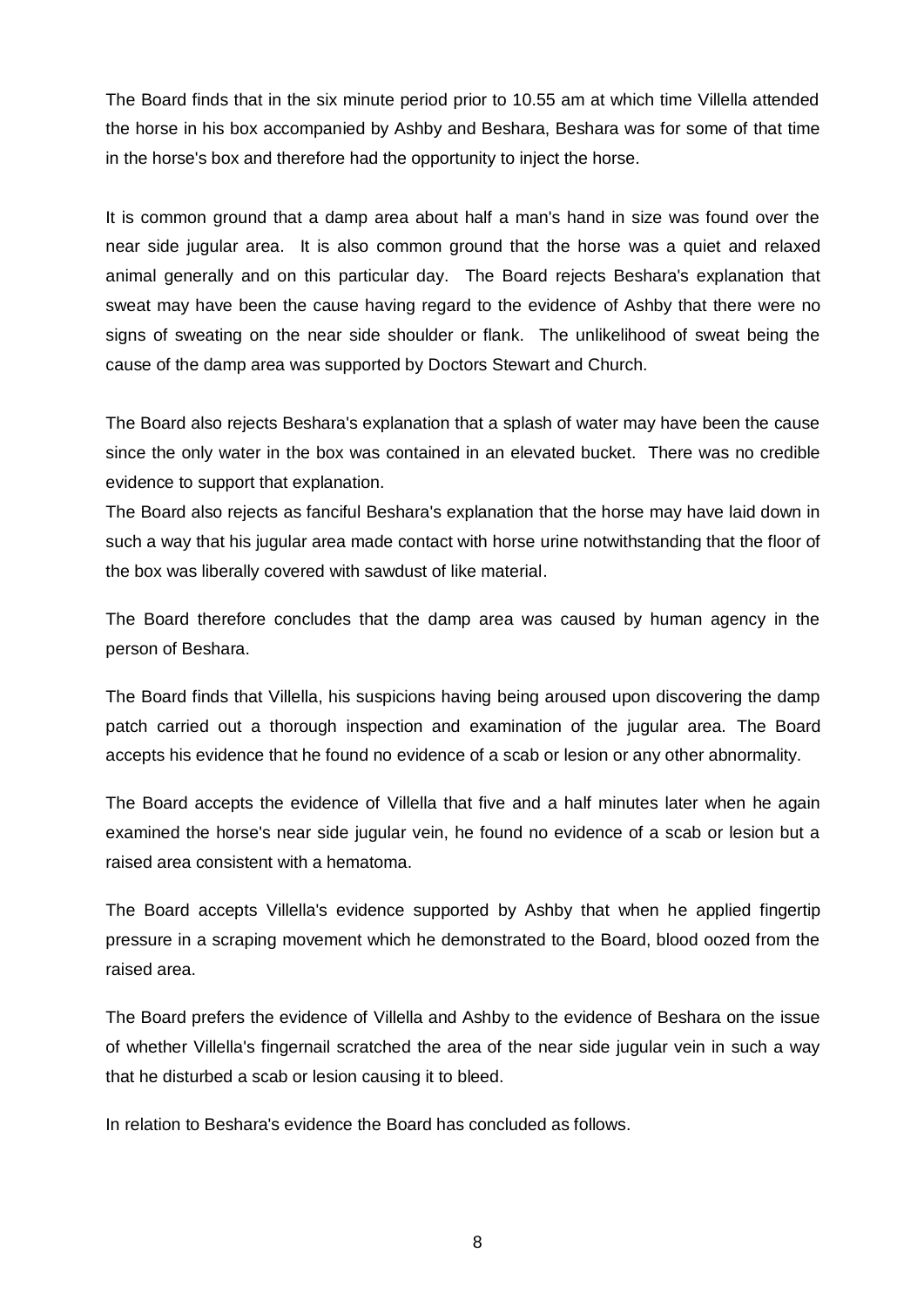Realising the predicament in which he found himself when being asked to account for the presence of the damp area over the horse's near side jugular vein, Beshara not only offered fanciful reasons for that occurrence but was then faced with the problem of explaining why there was an oozing of blood when Villella palpated the jugular vein. In the knowledge that the horse had been injected by Dr Church the day before, being Friday, Beshara quickly decided to run with the story that a scab had formed following such procedure and then alleged that Villella had scratched the scab off thus causing blood to ooze.

Unfortunately for Beshara the proven facts do not support his story. There was no scab resulting from the Friday injection and even given the remote possibility that a scab had formed expert evidence given by Dr Stewart which was not challenged by Dr Church was that blood oozing from a disrupted scab could not explain the presence of a hematoma.

Once realising that this line of argument was on shaky ground Beshara then argued that a disturbed scab which covered a lesion from a pre-existing skin complaint was the source of the ooze of blood. The only evidence in favour of such a proposition was from Beshara himself. The facts were that treatment for the skin problem had ceased early that week and the photographs and indeed the evidence of Dr Stewart and Villella is quite contrary to his assertion.

In the end the Board is of the opinion that Beshara's explanation for the damp area and the oozing of blood amounts to sheer invention.

Mr James Williams, representing Beshara, submitted that a vital link in the chain of the Stewards' case is missing. That is, a search by the Stewards of the horse's box, adjoining boxes and immediate surrounds failed to turn up equipment and/or material which necessarily would have been used in the administration.

This submission has superficial attraction but is not by any means fatal to the Stewards case.

First, by their own admissions Messrs Villella and Ashby did not carry out a thorough and systematic search of the entire stable complex and were refused a complete search of Beshara's clothing.

Secondly, not only did Beshara have ample time to inject the horse in the window of opportunity of slightly more than six minutes but he also had time to secrete the equipment probably being a syringe and needle and perhaps some soft material in any number of places in the stable complex.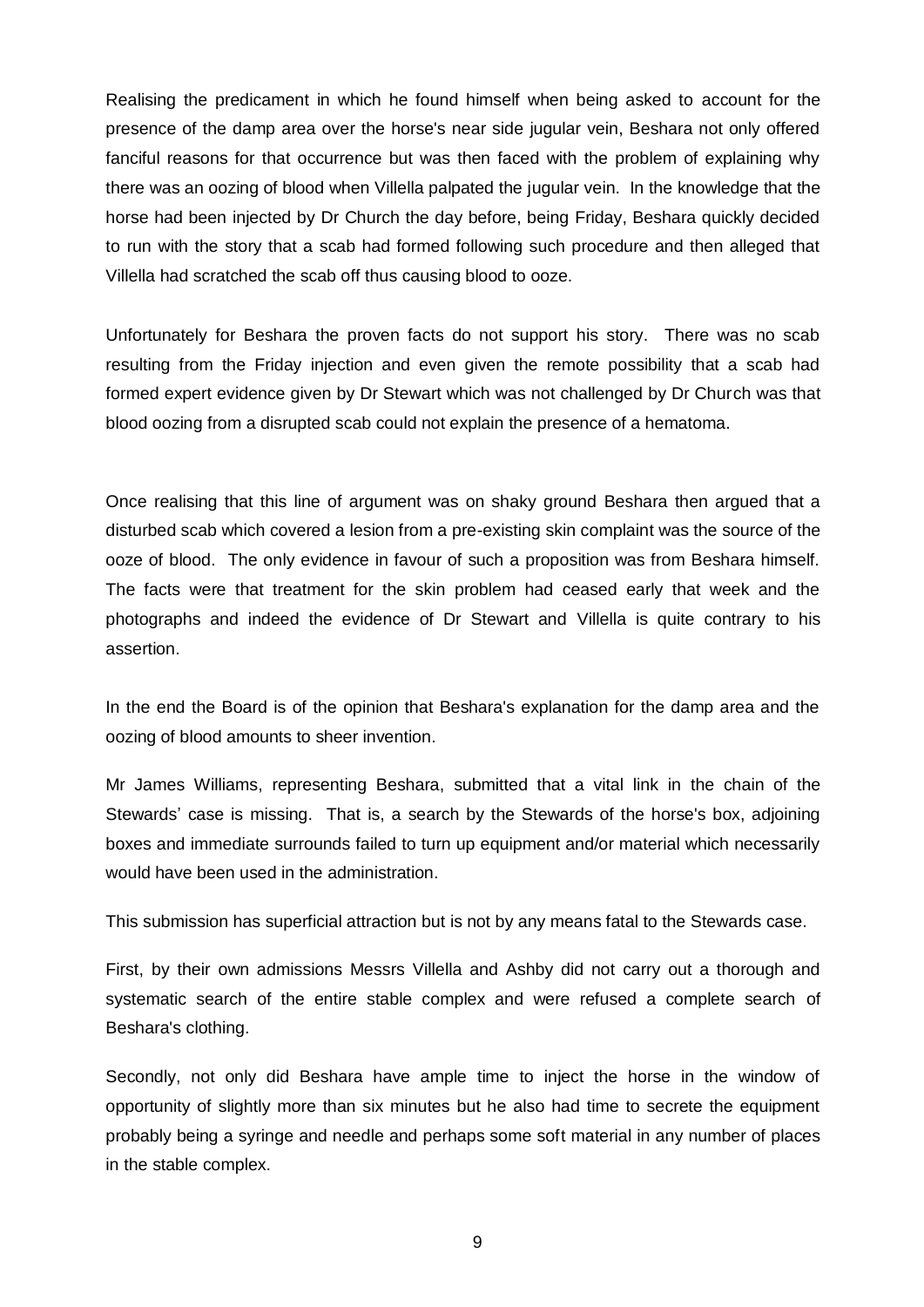Thirdly, the physical appearance of the near side jugular region of the horse at 9.00 am, 10.55 am, 11.02 am and shortly after 1.20 pm as revealed by the evidence of Messrs Villella and Ashby and Dr Forbes and Dr Stewart together with the latter's unchallenged opinion as to the cause of the administration as well as Beshara's absurd explanation for the presence of the damp patch and his manufactured scab disruption theory overwhelmingly leads to the conclusion that Beshara used a hypodermic needle to inject the horse's jugular vein and used some material to wipe around the site of the injection.

The Board is satisfied that the facts upon which Dr Stewart based his opinion have been proved and accepts Dr Stewart's opinion that the presence of a subcutaneous swelling over the left jugular vein was the result of a very recent puncture of the jugular vein by a hypodermic needle. Dr Church who was called on behalf of Beshara offered no contrary opinion.

Insofar as the evidence of Chelsea Moss challenges the evidence of Dr Stewart and Dr Forbes the Board rejects her evidence regarding her as an unsatisfactory witness.

She refused to accept that Dr Stewart carried out a physical examination of the jugular area at Moonee Valley.

She had no answer to the unchallenged photographic evidence which showed Dr Stewart's thumb situated slightly above the area where he found evidence of a puncture mark.

Ms Moss also insisted that when the horse arrived at Moonee Valley there was evidence of seepage or weeping from the subject area.

The Board rejects this piece of evidence, preferring the evidence of Dr Forbes who said that there was only evidence of dried blood and she produced photographs to support her evidence.

The Board therefore finds the charge proved and will hear submissions on the question of penalty on Monday, 21 October 2013 at 10.30 am.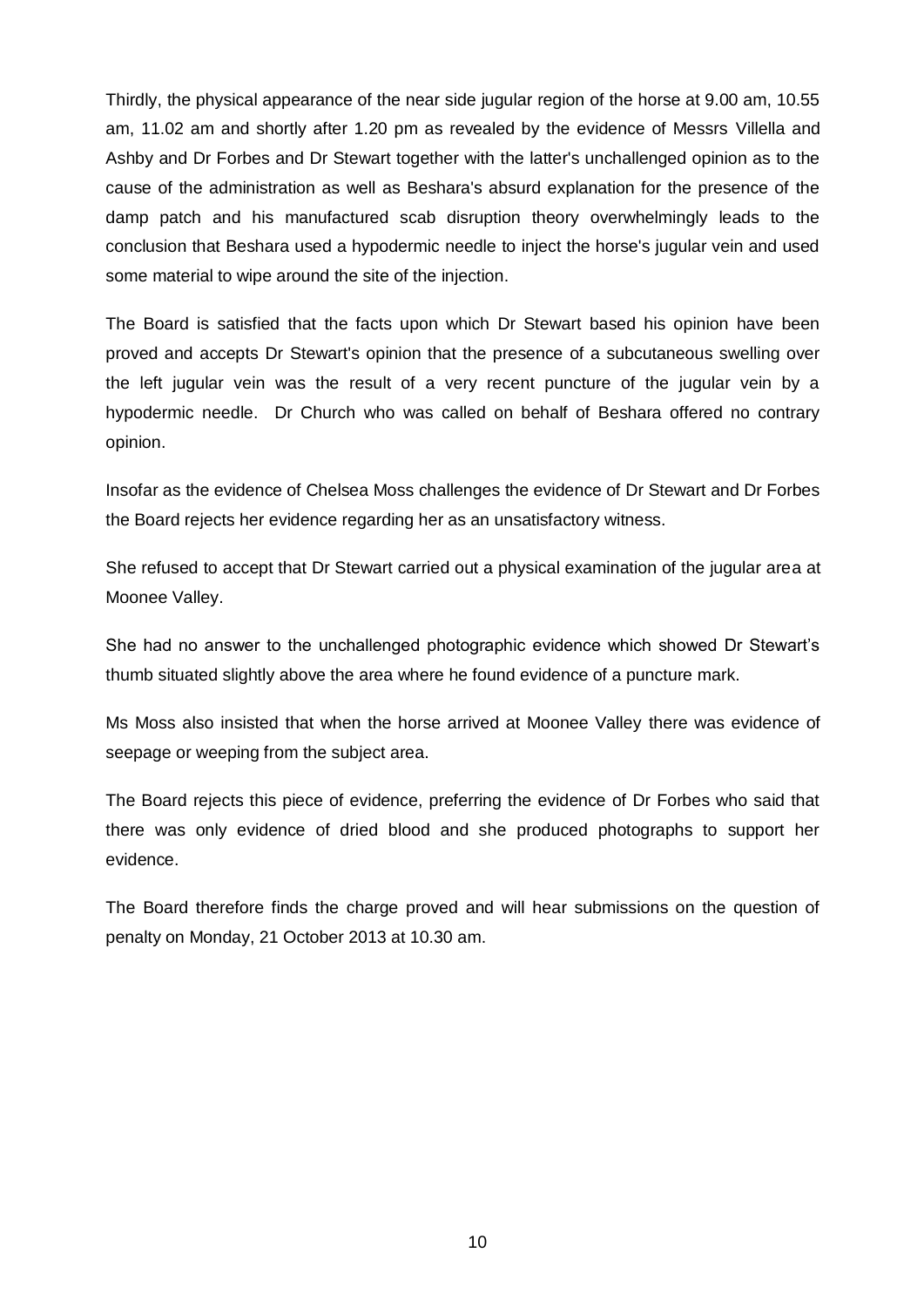# **TRANSCRIPT OF PROCEEDINGS**

# **RACING APPEALS AND DISCIPLINARY BOARD**

\_\_\_\_\_\_\_\_\_\_\_\_\_\_\_\_\_\_\_\_\_\_\_\_\_\_\_\_\_\_\_\_\_\_\_\_\_\_\_\_\_\_\_\_\_\_\_\_\_\_\_\_\_\_\_\_\_\_\_\_\_\_\_

**HIS HONOUR JUDGE R.P.L. LEWIS, Chairman MR B. FORREST, Deputy Chairman MR J. ROSENTHAL**

# **EXTRACT OF PROCEEDINGS**

**PENALTY**

# **IN THE MATTER OF: HAPPY TRAILS**

**TRAINER: PAUL BESHARA**

**MELBOURNE**

# **MONDAY, 21 OCTOBER 2013**

DR C. PANNAM QC, with MR D. BROWN appeared on behalf of the RVL Stewards

MR J. WILLIAMS appeared on behalf of Mr P. Beshara